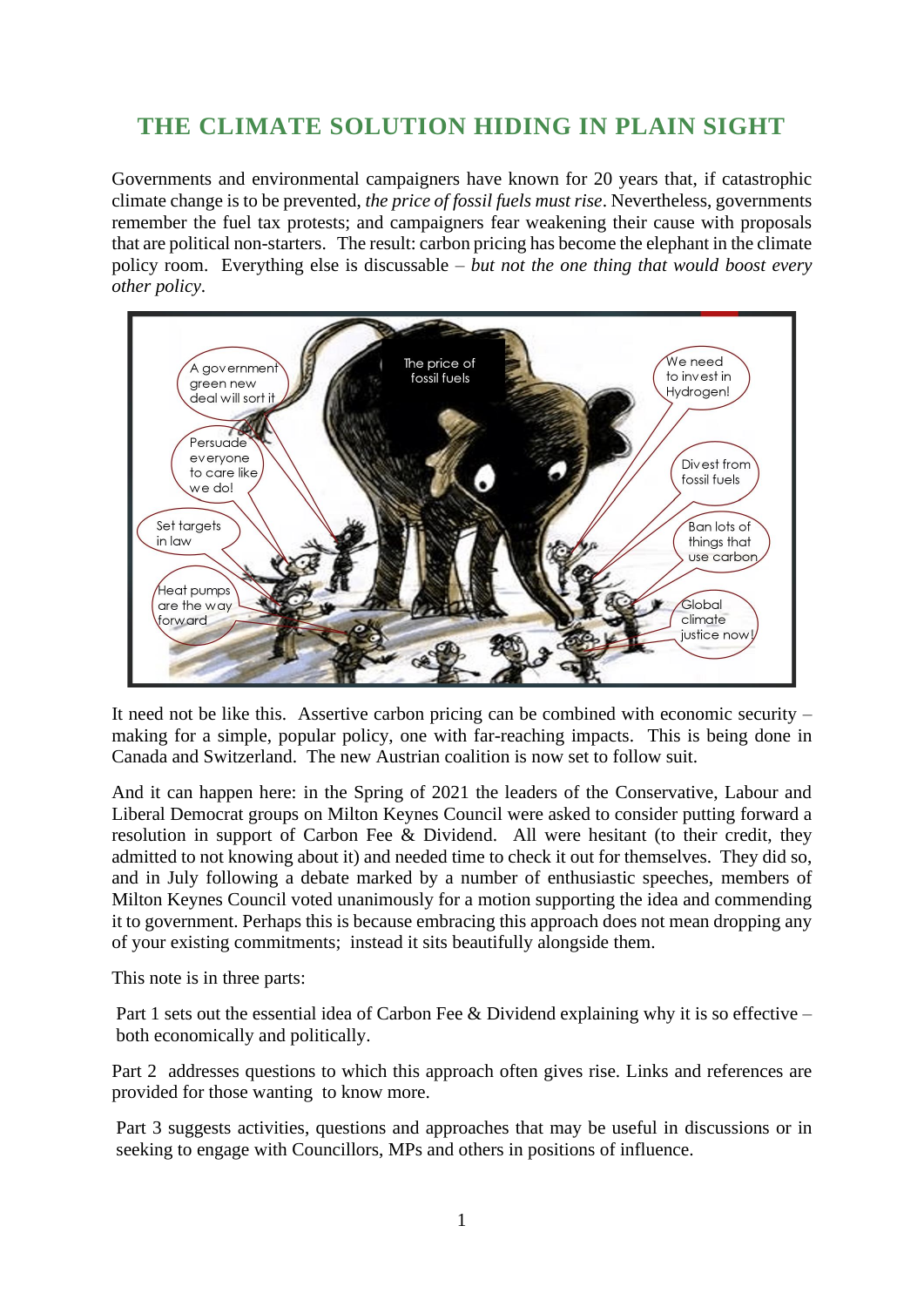# **PART 1 CLIMATE INCOME – WHAT, WHY, HOW**

#### **Climate Income in a nutshell**

The approach goes under different names: Carbon Fee & Dividend, Revenue Neutral Carbon Pricing, or just plain Climate Income - the name used here. The idea is summarised in the box below – and yes, it really is that simple.

## **KEY ELEMENTS**

1 A charge is levied on fossil fuels at source – mines, oil wells, refineries *Dealing with a few large businesses is administratively straightforward.* 2 The levy may be modest initially but increases steadily*,* year on year*.*

*Businesses and citizens know what to expect and can plan accordingly*. 3 The funds raised by the levy are shared out equally among all adult citizens

*This is the climate income – and it is not a means-tested benefit*. 4 The carbon levy is also paid at ports of entry on fossil fuels and carbon intensive imports from countries that do not price carbon. Likewise, UK exports of carbon-intensive products to

such countries may attract a refund. *This 'Border Adjustment Mechanism' prevents 'fee-dodging' and protects UK exporters*.

Before explaining how and why this ingenious idea works, three points need to be stressed: first, *think long term*. No quick fixes are available for the climate emergency; industrial societies, especially, are embarking upon a *decades-long* carbon de-tox. Climate Income provides the framework for that. Other policies will rightly address specific challenges (such as bio-diversity); this is the foundation on which they can build.

Second, this is not a tax – it is a *transfer*. The Treasury does not receive the funds and it has no more part in this than it has in the BBC license fee. Even if you trust our politicians to spend an additional tax wisely, surveys show most people are not so trusting, especially when it comes to promises on taxes and benefits. Instead, the funds raised are paid back directly to Citizens. Adults are treated like adults, and supported so they can play their part in the great transition. *In this way what would be highly regressive as a tax, becomes a redistributive transfer tied to requirements of the climate*. Indeed, the less well-off come out ahead. One credible assessment of the effect showed that the least well-off 20% of the income distribution will receive back 50% more in Climate Income than they will lose in additional fuel costs. Why? Because the rich use so much more fuel than the rest of us that they raise the flat rate, per capita pay-outs well above the median additional payments.

Third, Climate Income is not a rigid scheme – it is an *approach* that can be adapted to circumstances. For example, Canada uses a percentage as a contribution to meet the additional costs borne by public bodies that cannot raise prices in the way that businesses may need to. Switzerland has put a fee on heating oil/gas since 2008 with two thirds returned as dividend and one third used for a building renovation fund.

#### **Why it works – the economics**

The obvious economic rationale is that the polluter is made to pay the full cost of producing carbon – including the costs that are 'external' to the extraction and processing of fossil fuels. This has become a well understood and widely accepted principle (even if, in this case, the full external costs of burning carbon are incalculable).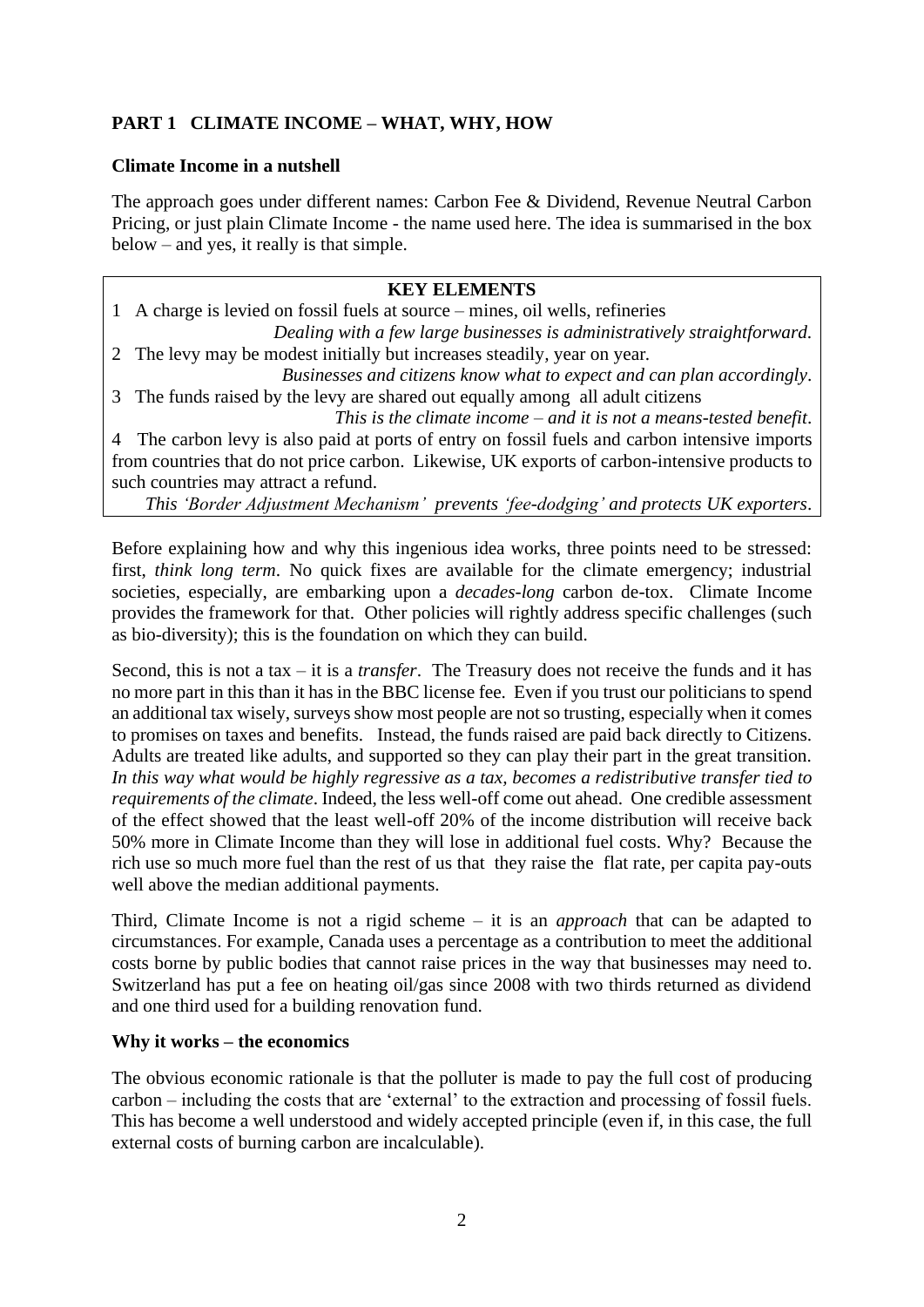More to the point, this is a policy that *works with the grain of economic life*. It does not ask individuals to suspend or sacrifice their economic interest in order to 'do the right thing' – *i.e.,* to adopt zero carbon technologies and lifestyles. No, it makes it in our clear economic interest to 'do the right thing'. The higher the price of carbon, the greater the savings we will all make by switching (*in addition* to the Climate Income we will receive). Think carrots, not sticks.

But the clincher, and perhaps the least understood benefit of the approach, is that it address the fundamental underlying challenge: *How do we, as a society, discover a viable green fuels mix and rapidly reduce the costs and prices of its various elements?* The fact is most of the alternatives are still uncomfortably expensive and no-one knows what the best alternative fuel mix will turn out to be. The technologies are still too uncertain. Some say heat pumps. Others believe hydrogen is the answer. According to others, the future is electric. Some think that Carbon Capture and Storage is crucial. To say nothing of more speculative technologies to fix atmospheric carbon that are under development… Each of these has its advocates – and investors willing to bet on them. But each also has disadvantages, snags and unknowns.

Given this degree of uncertainty, putting all our eggs in one or two baskets makes no sense. We need to pursue a range of possibilities through repeated cycles of development and reallife trialling, so as to evolve, refine and scale technologies that will meet our requirements. What is needed for such a process is now pretty well understood:

- 1. A stable industrial policy the risks for those making innovative investments are high enough without political uncertainties making things worse
- 2. Strong and rising consumer demand to stimulate investment
- 3. A range of promising technologies under-pinned by a strong research base
- 4. A range of green energy financiers to bring investors and entrepreneurs together for the different stages of business development

The first two conditions are provided by Climate Income - the UK already possesses the third and fourth conditions amply.

#### **How can we be so sure?**

Forecasts are very difficult, *especially about the future*. Which is not just a weak joke: the point is that the further into the future we peer the dodgier any forecasts become. So yes, we do not know quite how rapidly and how far these developmental processes will unfold. Nevertheless, the expectation of very substantial falls in price is informed by decades of empirical research across a wide range of technologies. And the reasons for this fall in prices are now well understood.

It is not just a matter of economies of scale, important though those are. What happens is an industry-wide learning process that generates steady improvements in performance year-on-year. Indeed, the fall in the cost of

*In 2014, the average strike price for an offshore wind project was £150 per megawatt hour. By the 2019 auction, this had fallen to the low forties. That's a truly astonishing gain in technical and cost efficiency — but characteristic of a wider green tech sector where rapid technological improvement is the norm.*

Theresa May, September  $8<sup>th</sup> 2021$ 

wind turbines and solar panels exceeded the forecasts – they came good more quickly than predicted. You can see this still happening with battery technology where the price: performance ratio keeps edging up, even after years of large scale production.

This is about the evolution of new *systems* and *infrastructure,* not just the creation of a few new products. This means: the emergence of new supply chains each with its specialist engineers and designers; new manufacturing and logistical processes; new component and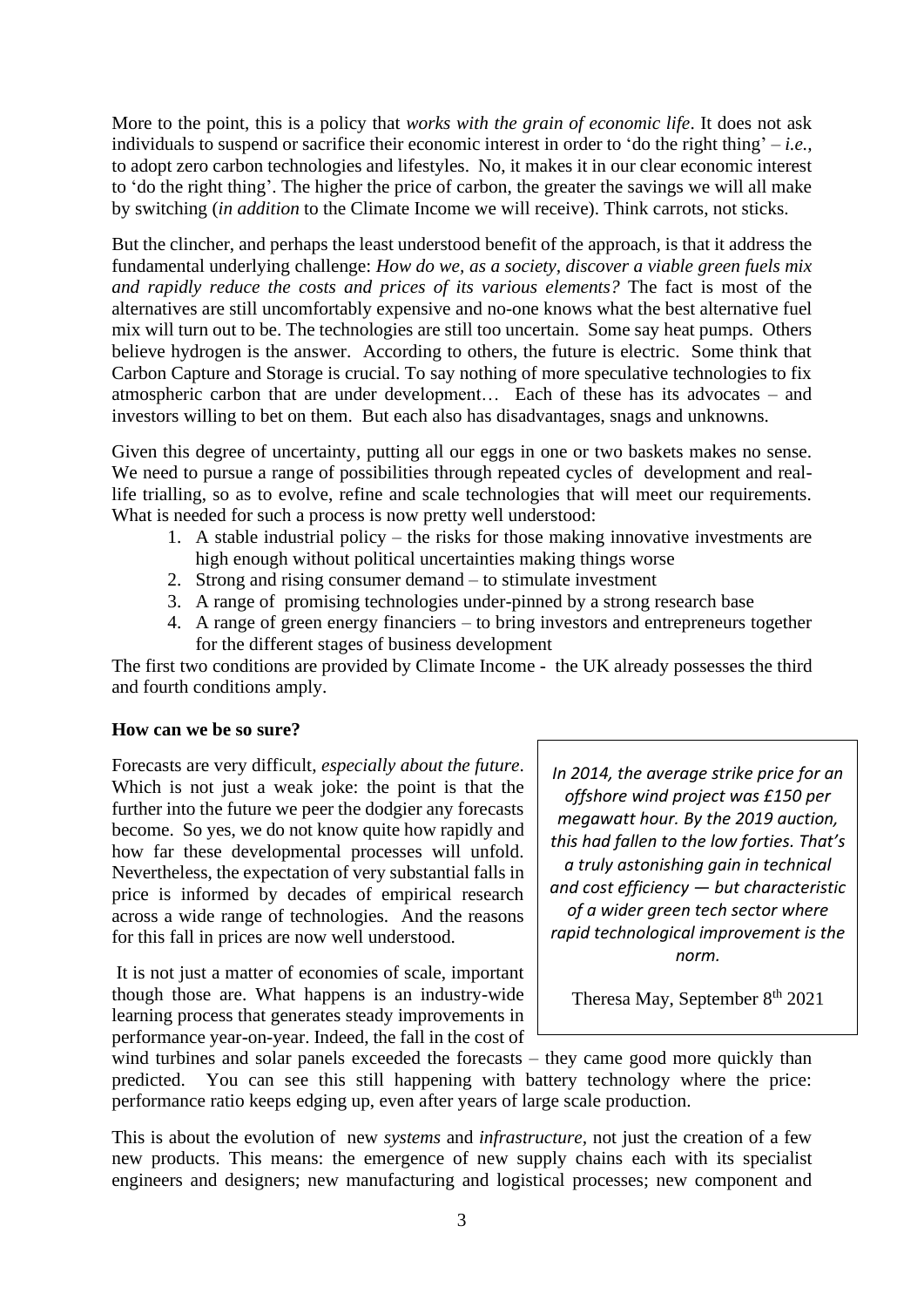product standards;, a vast amount of additional occupational training for new roles; new installation, maintenance and repair services; new advisory services for consumers, new financing and insurance arrangements… the list goes on. This is what it takes for an industry to mature - and why a decade or so is needed, not just a few years.

#### **How it works: the politics**

Because our way of life has been hooked on it, coming off carbon presages a rough few decades. Delay will make things worse. Yet the idea of raising the price of fuel alarms politicians – they remember the *gilets jaunes* protests which ran for months during 2018-2019.



In a sense, they are right to be alarmed. fuel is an essential in the household budget, and in the short term it may be very hard to cut back on its use. So, for the less well-off, raising its price reduces very sharply what little discretionary spending remains after essential bills have been met. As a *tax*, it is highly regressive. But the Climate Income arrangement resolves this issue – it can even make the fuel price rise popular. So it is possible to use assertive carbon pricing without undermining public order. We can

reassure politicians that the electorate will support them if they do it this way.

The Climate Income approach subtly combines individual and public responsibilities. The government does what only the government can do without presuming to know all the answers, or doing things for and to people. Equally, the Climate Income approach does not put all the onus on individuals implying it is simply up to each of us to reduce our carbon footprint, on our own, as if we were not inter-dependent in our communities. Under Climate Income the government creates a stable policy framework, and then holds the ring while private and social enterprises, civil society and public organizations, work out what is best in their particular circumstances as new industries and solutions evolve.

And here is possibly the most important point. If governments are to avoid a backlash and sustain difficult policies through a huge industrial transition, then the support of progressive activists is not going to be enough. Our political leaders must secure the acquiescence of climate cynics, the buy-in of those pre-occupied with themselves and the short-term, and support from those who are confused and ambivalent. In other words, we need a broad basis for climate policy*, one that doesn't expect everyone to share the same mind-set*. That is what Climate Income offers.

#### **A plan for all reasons**

The beauty of this ingenious idea is that it can appeal to *practically everyone*.

- For those only able to think of themselves and their immediate family, or who feel they do not know who to believe or what to think, "At least I will be no worse off."
- Those who consider politics through the lens of power tend to be concerned about political stability and the social order in a time of extreme climate events and industrial upheaval (and *rightly* so). For them, this approach *buys* the necessary support to ensure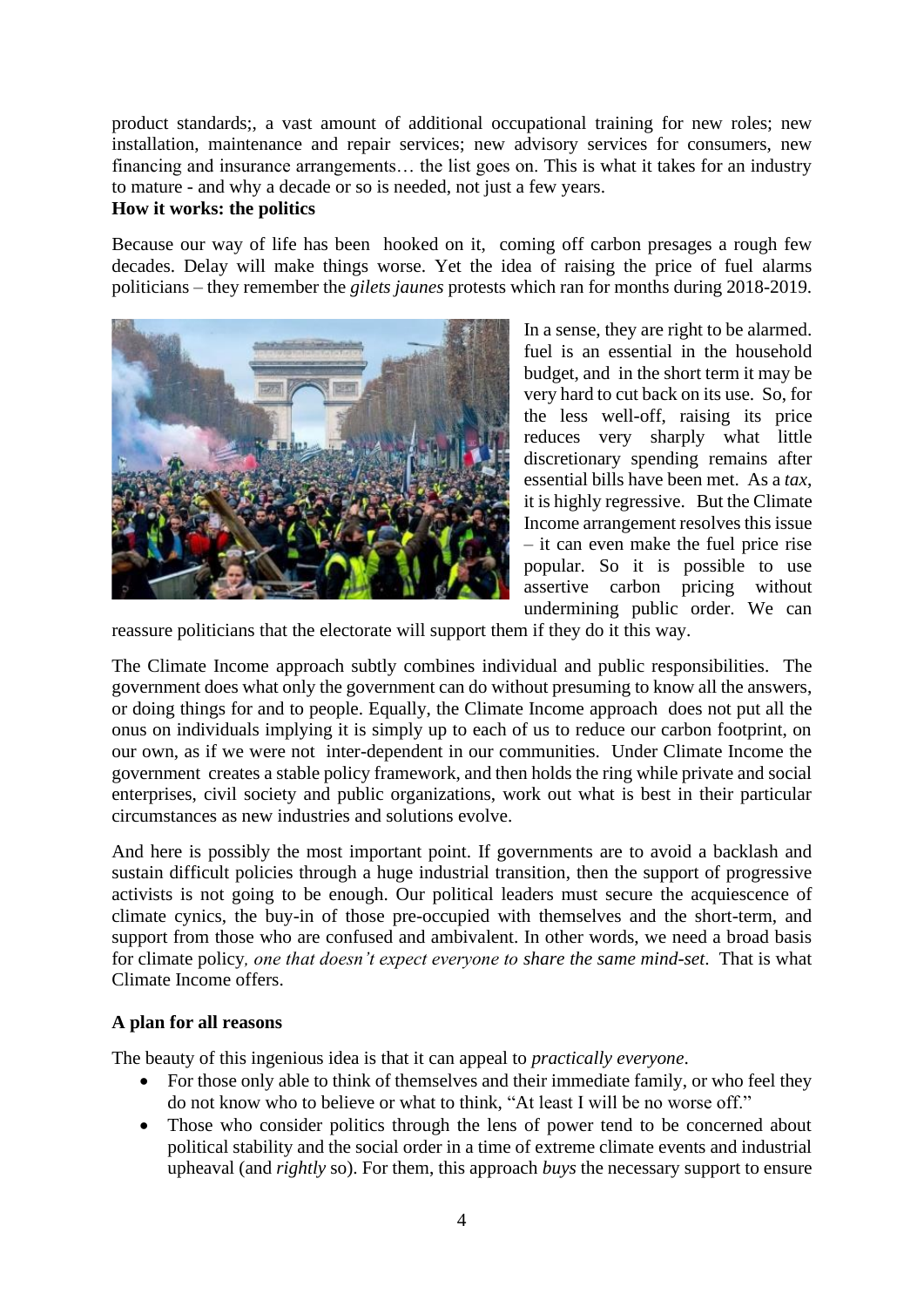a strong, cross-party coalition that can sustain difficult decisions on this most vital and long-term of issues

- For upholders of the moral/legal order, the policy appeals because it *does what is right*, for both citizens and the climate, and, most unusually, it is *readily enforceable*.
- For business pragmatists, well, they just love the economic opportunities it fosters; sympathetic coverage has appeared in the business press, from the Wall Street Journal to the Financial Times.
- Finally, for eco-egalitarians ('Greens'), it is a sizable step towards the broader goal of *climate justice.*

You can support this policy whatever your political affiliation.

So the essential message to send to government is: don't be put-off by tabloid headlines or facile claims voters will no more support higher fuel prices than turkeys will vote for Christmas. Turkeys will vote for a *vegetarian* Christmas – one in which *no one gets eaten.*  And so long as they can *trust the farmer.* Which is why the economic protection provided by a tangible Climate Income is essential: it provides that security and at the same time demonstrates that the levy is not being siphoned off for unrelated purposes. This great work of climate protection can be accomplished in ways we the Citizens will support.



Tackled this way we might even go some way towards restoring trust in government - and bringing our country together again.



**This note was prepared as part of the Action on Climate and the Environment campaign of Citizens:mk. For more information on this campaign and recent successes visit – <http://www.citizensmk.org.uk/>**

**As part of Thames Valley Citizens, Citizens:mk is a chapter of Citizens UK – for more information visit<https://www.citizensuk.org/> .** 



**We are particularly grateful to Citizens Climate Lobby UK for their assistance. Big thanks also to Mini Grey for permission to use and adapt her Elephant diagram, and to Quakers in Milton Keynes and Bedford for their comments and support.**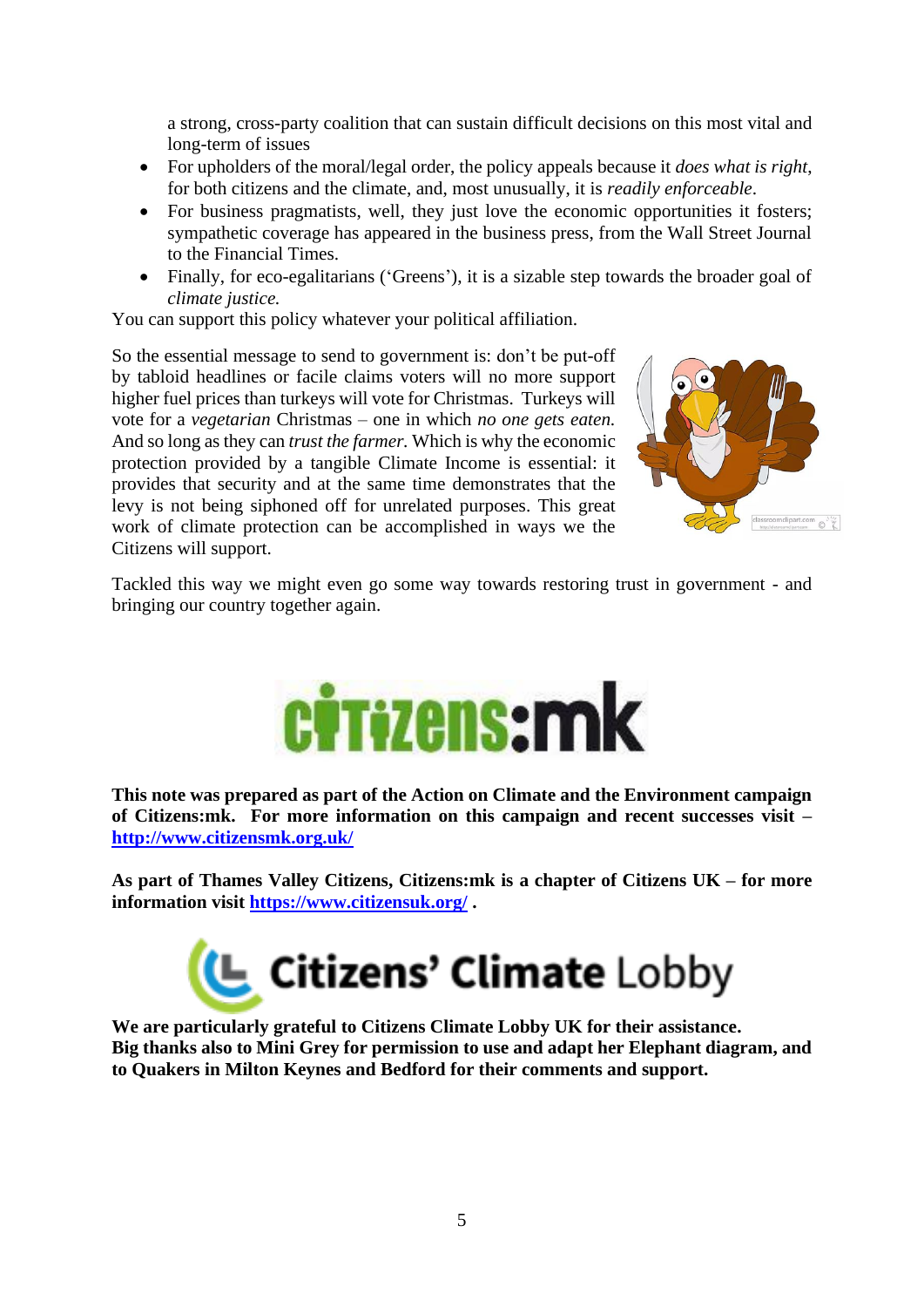## **PART 2 – QUESTIONS, CHALLENGES - AND MORE INFORMATION**

#### **1 Let's get down to brass tacks - how will this affect me?**

Your bills will gradually increase, year on year, *and* you will receive the Climate Income. Unless you and your family are very well off, the Climate Income will more than compensate for higher bills. How much your bills increase depends on how you live and are housed, and *by what evasive action you take over the next decade or two to reduce your use of carbon*. For example, by changing how you travel around, by better insulating your home; by switching to a different form of heating when the boiler starts to age... And so on.

#### **2 Doesn't the government already plan to do carbon pricing - through the UK Emissions Trading Scheme (ETS)?**

*Not really*. The ETS prices CO<sub>2</sub> emissions, made by the largest users of fossil fuels but covering less than half of the economy; it does not address the transport and domestic sectors where the UK has made limited progress. There is no Climate Income for citizens.

**3 By international standards some of our fuel prices are already very high. So isn't it a bit late in the day to be introducing this? How would it relate to existing fuel duties?** There is some truth in this. But far from being a problem, this points to a further opportunity offered by Climate Income. Recently, the prestigious Institute for Fiscal Studies found "Current UK climate policy is fiendishly complex. The most striking feature is the sheer number of policies involved and the wildly inconsistent incentives to reduce greenhouse gas (GHG) emissions that they produce. Overall tax rates on emissions vary dramatically, including by the source of the emissions and the type of end user. For example, emissions from electricity production and road fuel are taxed relatively heavily, while emissions from households' gas use and expensive personal flights are effectively subsidised… Setting highly uneven incentives is an inefficient way to reduce GHG emissions and is making the transition to net zero more costly than it needs to be. The government should move towards greater consistency in taxes on emission" [\(IFS report\)](https://ifs.org.uk/publications/15654)

**4 Even if the scheme is put in place, how can you be sure that politicians will actually use it? The fossil fuel industry might lobby hard to keep the price of carbon very low.** In the early years political pressure on governments to use the approach may need to be sustained. But the longer Climate Income is in place, the easier it gets – as the green industries grow stronger, the Climate Income is valued and the fossil fuel industries dwindle.

#### **5 Isn't this politically unrealistic? – the Treasury hates hypothecated taxes and will always block this; and the tabloids will froth at the very idea of a fuel tax…**

*Not at all.* This is clearly winnable – support is growing across the political spectrum – and internationally (keep your eye on Germany, where the Greens are likely to be part of the new government – will they follow Austria's example?). It's true that the Treasury is reluctant to accept this approach (though strictly speaking it is none of their business) - the press has reported vigorous discussions taking place across Whitehall. Institutional resistance is a problem to be overcome, not a reason for continuing to avoid carbon pricing.

## **6 Gathering in money and then giving it back - what do economists make of this strange idea? Is there evidence that Climate Income has actually changed producer and consumer behaviour?**

Economists love it! – and it is supported by extensive research. The CCL website [\(https://citizensclimatelobby.uk/climate-income/](https://citizensclimatelobby.uk/climate-income/) ) gives signposts and links to this material.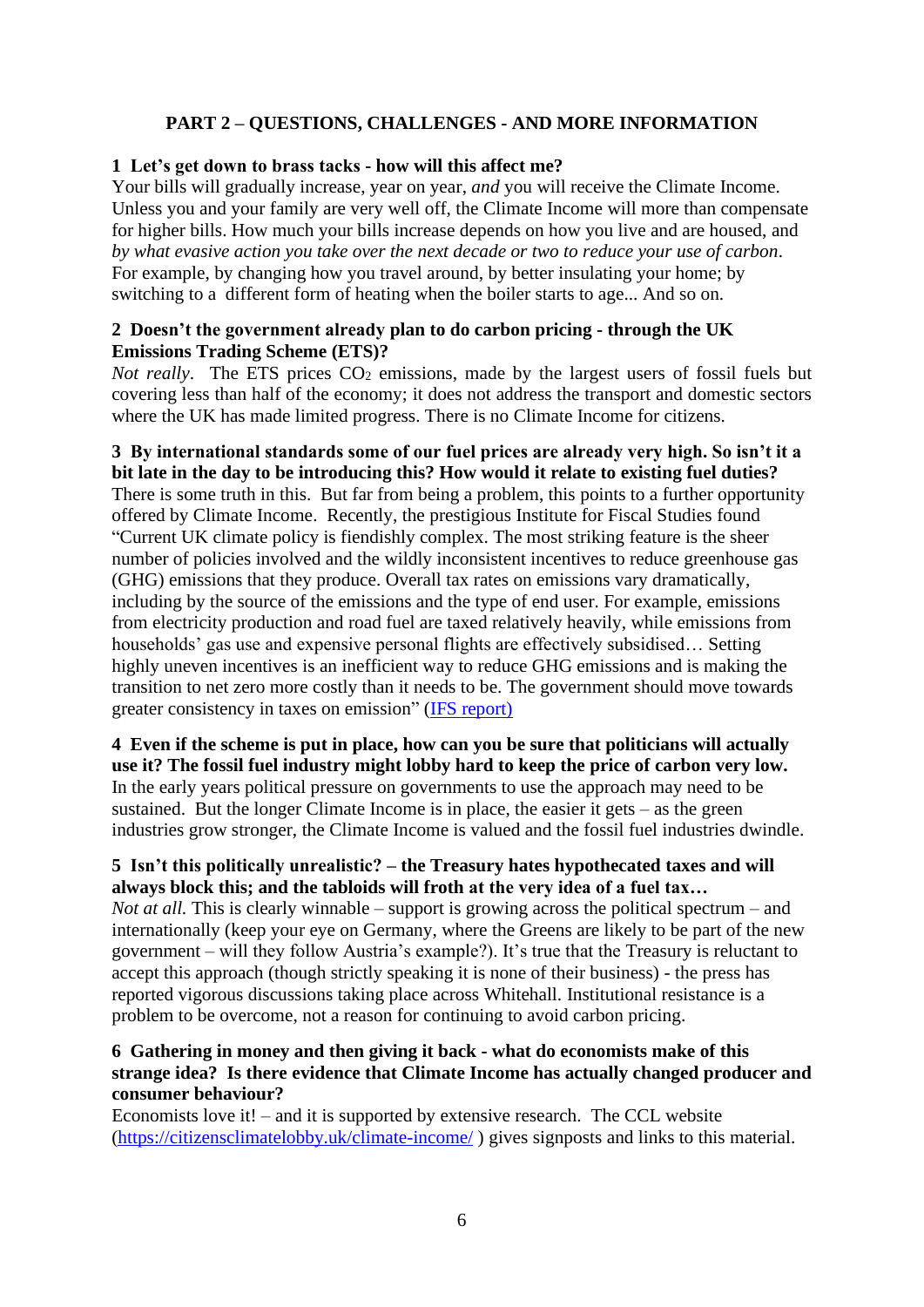## **7 Other countries need to do their bit and are far worse offenders.**

Whether or not others are worse offenders, the best single thing the UK can do to encourage de-carbonization by others is to introduce Climate Income with a Border Adjustment Mechanism (BAM). This will accelerate the evolution of greener technologies that others can adopt; and it will give exporters to the UK (and others with Carbon pricing and BAMs) an strong incentive to reduce their own use of carbon. Thus Turkey has signalled it will price carbon in response to the EU ETS scheme.

#### **8 What you say deals with average people in average circumstances; what about those whose circumstances require very heavy use of carbon – they will be worse off, surely?** Fair comment. This approach will not affect everyone equally. People living in slums (whose landlords are unwilling to spend money to improve the buildings), and those in remote rural areas may be cases in point. But *any* scheme to reduce carbon use will need to consider such issues; these are difficulties to overcome, not reasons for inaction.

## **9 Will voters really believe it when politicians say they will all be given a Climate Income? It sounds too good to be true.**

This may be an issue – so communication of the policy will be very important. That said, recent polling evidence suggests growing support for government action, including among Conservative voters. And ultimately, actions are what count: *voters will believe it when they see the money in their bank accounts*.

## **10 Why not invest money from the carbon fee in green projects?**

Many of us hope the government will do more to support the great transition. But one person's wonderful green project is often another person's clunky and ineffectual government scheme! Using funds from the Carbon Fee for controversial purposes would risk undermining support for higher carbon prices.

## **11 Why are you just tinkering around with the market system when that is what got us into this mess in the first place? We need to change the system!**

Unless you have a way to arrange this in the near future, we do not have time. An alternative view is that markets can be a pretty good servant but are a poor master. Climate Income is a way to manage the market – a strategic intervention to set its evolution on a different course.

## **12 Isn't this just socialist interference in what should be a free market – punishing enterprise and success under the guise of green politics?**

*No*. This is actually a way to reduce the burden of regulation and reduce subsidies. Besides a free market does not address the problem of 'externalities' – a clear-cut case of market failure with potentially market-wrecking consequences.

*By far* the best source of further information on Climate Income is the website of the Citizens Climate Lobby UK. This contains clear explanations, videos, and the latest news from the UK and around the world. It also has superb material on *relational campaigning* – that is, campaigning through respectful relationships rather than taking an adversarial stance. <https://citizensclimatelobby.uk/climate-income> .